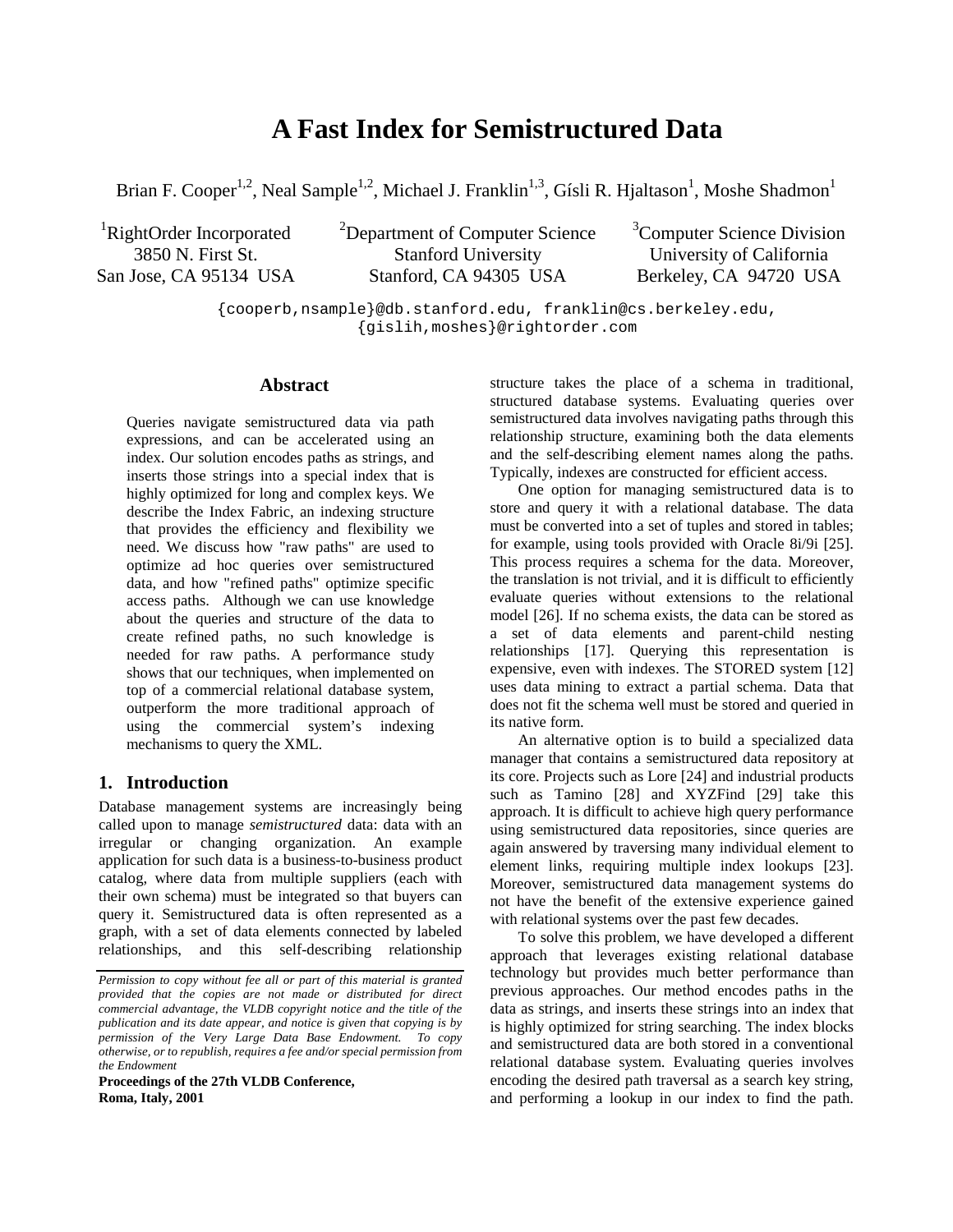There are several advantages to this approach. First, there is no need for *a priori* knowledge of the schema of the data, since the paths we encode are extracted from the data itself. Second, our approach has high performance even when the structure of the data is changing, variable or irregular. Third, the same index can accelerate queries along many different, complex access paths. This is because our indexing mechanism scales gracefully with the number of keys inserted, and is not affected by long or complex keys (representing long or complex paths).

Our indexing mechanism, called the *Index Fabric*, utilizes the aggressive key compression inherent in a Patricia trie [21] to index a large number of strings in a compact and efficient structure. Moreover, the Index Fabric is inherently balanced, so that all accesses to the index require the same small number of I/Os. As a result, we can index a large, complex, irregularly-structured, disk-resident semistructured data set while providing efficient navigation over paths in the data.

We manage two types of paths for semistructured data. First, we can index paths that exist in the raw data (called *raw paths*) to accelerate any ad hoc query. We can also reorganize portions of the data, to create *refined paths*, in order to better optimize particular queries. Both kinds of paths are encoded as strings and inserted into the Index Fabric. Because the index grows so slowly as we add new keys, we can create many refined paths and thus optimize many access patterns, even complex patterns that traditional techniques cannot easily handle. As a result, we can answer general queries efficiently using raw paths, even as we further optimize certain queries using refined paths. Maintaining all of the paths in the same index structure reduces the resource contention that occurs with multiple indexes, and provides a uniform mechanism that can be tuned for different needs.

Although our implementation of the Index Fabric uses a commercial relational DBMS, our techniques do not dictate a particular storage architecture. In fact, the fabric can be used as an index over a wide variety of storage engines, including a set of text files or a native semistructured database. The index provides a flexible, uniform and efficient mechanism to access data, while utilizing a stable storage manager to provide properties such as concurrency, fault tolerance, or security.

A popular syntax for semistructured data is XML [30], and in this paper we focus on using the Index Fabric to index XML-encoded data. XML encodes information as data elements surrounded by tags, and tags can be nested within other tags. This nesting structure can be viewed as a tree, and raw paths represent root-to-leaf traversals of this tree. Refined paths represent traversing the tree in some other way (e.g. from sibling to sibling).

We have implemented the Index Fabric as an index on top of a popular commercial relational DBMS. To evaluate performance, we indexed an XML data set using both the Index Fabric and the DBMS's native B-trees. In the Index Fabric, we have constructed both refined and



## **Figure 1. A Patricia trie.**

raw paths, while the relational index utilized an edge mapping as well as a schema extracted by the STORED [12] system. Both refined and raw paths are significantly faster than the DBMS's native indexing mechanism, sometimes by an order of magnitude or more. The difference is particularly striking for data with irregular structure, or queries that must navigate multiple paths.

## **1.1. Paper overview**

In this paper, we describe the structure of the Index Fabric and how it can be used to optimize searches over semistructured databases. Specifically, we make the following contributions:

- We discuss how to utilize the Index Fabric's support for long and complex keys to index semistructured data paths encoded as strings.
- We examine a simple encoding of the *raw paths* in a semistructured document, and discuss how to answer complex path queries over data with irregular structure using raw paths.
- We present *refined paths*, a method for aggressively optimizing frequently occurring and important access patterns. Refined paths support answering complicated queries using a single index lookup.
- We report the results of a performance study which shows that a semistructured index based on the Index Fabric can be an order of magnitude faster than traditional indexing schemes.

This paper is organized as follows. In Section 2 we introduce the Index Fabric and discuss searches and updates. Next, in Section 3, we present refined paths and raw paths and examine how they are used to optimize queries. In Section 4 we present the results of our performance experiments. In Section 5 we examine related work, and in Section 6 we discuss our conclusions.

# **2. The Index Fabric**

The Index Fabric is a structure that scales gracefully to large numbers of keys, and is insensitive to the length or content of inserted strings. These features are necessary to treat semistructured data paths as strings.

The Index Fabric is based on *Patricia* tries [21]. An example Patricia trie is shown in Figure 1. The nodes are labeled with their *depth*: the character position in the key represented by the node. The size of the Patricia trie does not depend on the length of inserted keys. Rather, each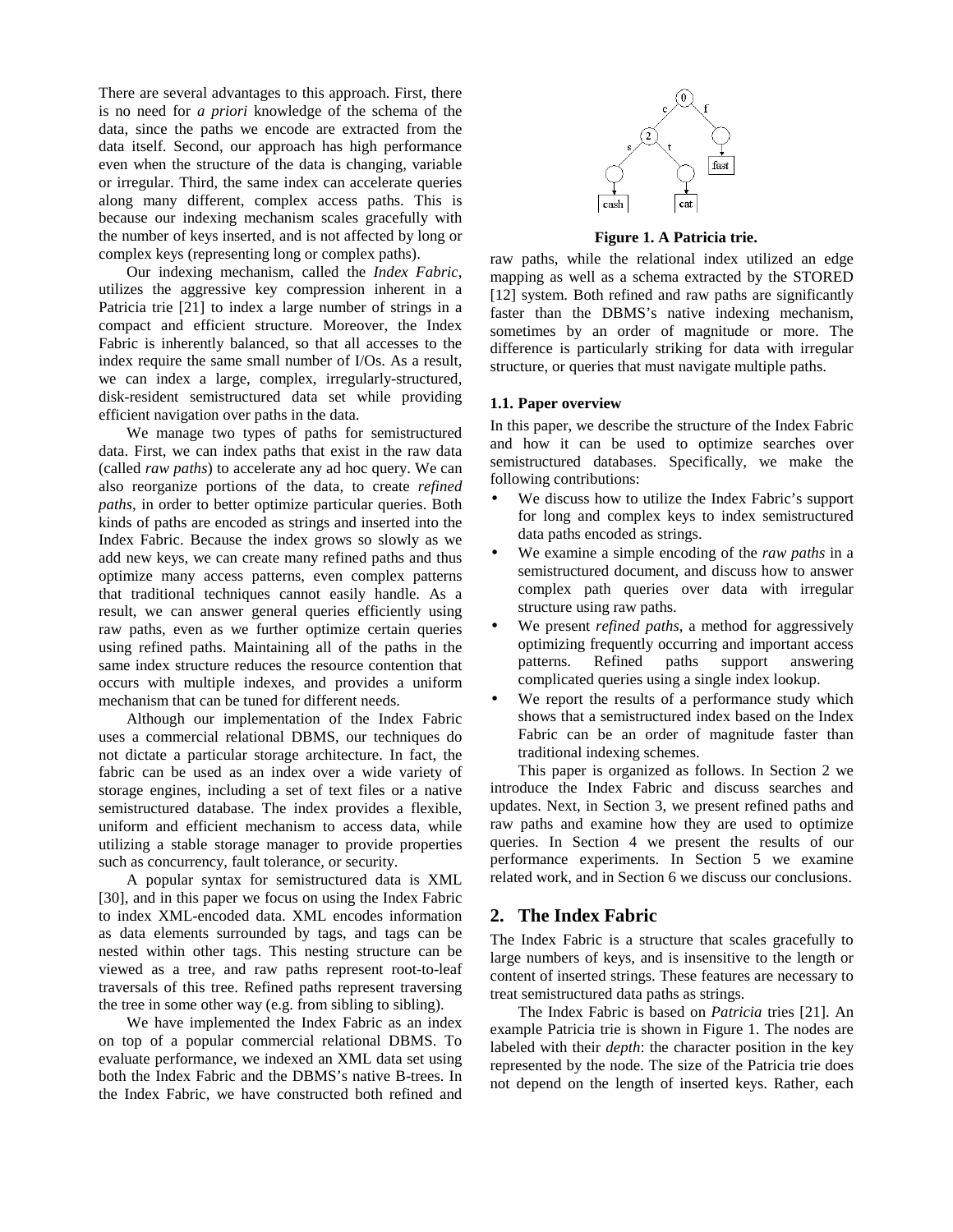

**Figure 2. A layered index.**

new key adds at most a single link and node to the index, even if the key is long. Patricia tries grow slowly even as large numbers of strings are inserted because of the aggressive (lossy) compression inherent in the structure.

Patricia tries are unbalanced, main memory structures that are rarely used for disk-based data. The Index Fabric is a structure that has the graceful scaling properties of Patricia tries, but that is balanced and optimized for diskbased access like B-trees. The fabric uses a novel, layered approach: extra layers of Patricia tries allow a search to proceed directly to a block-sized portion of the index that can answer a query. Every query accesses the same number of layers, providing balanced access to the index.

More specifically, the basic Patricia trie string index is divided into block-sized subtries, and these blocks are indexed by a second trie, stored in its own block. We can represent this second trie as a new horizontal layer, complementing the vertical structure of the original trie. If the new horizontal layer is too large to fit in a single disk block, it is split into two blocks, and indexed by a third horizontal layer. An example is shown in Figure 2. The trie in layer 1 is an index over the common prefixes of the blocks in layer 0, where a common prefix is the prefix represented by the root node of the subtrie within a block. In Figure 2, the common prefix for each block is shown in "quotes". Similarly, layer 2 indexes the common prefixes of layer 1. The index can have as many layers as necessary; the leftmost layer always contains one block.

There are two kinds of links from layer *i* to layer *i*-1: labeled far links  $(\rightarrow)$  and unlabeled direct links  $(\rightarrow)$ . Far links are like normal edges in a trie, except that a far link connects a node in one layer to a subtrie in the next layer. A direct link connects a node in one layer to a block with a node representing the same prefix in the next layer. Thus, in Figure 2, the node labeled "3" in layer 1 corresponds to the prefix "cas" and is connected to a subtrie (rooted at a node representing "cas" and also labeled "3") in layer 0 using an unlabeled direct link.

## **2.1. Searching**

The search process begins in the root node of the block in the leftmost horizontal layer. Within a particular block, the search proceeds normally, comparing characters in the search key to edge labels, and following those edges. If the labeled edge is a far link, the search proceeds horizontally to a different block in the next layer to the right. If no labeled edge matches the appropriate character of the search key, the search follows a direct (unlabeled) edge horizontally to a new block in the next layer. The search proceeds from layer to layer until the lowest layer (layer 0) is reached and the desired data is found. During the search in layer 0, if no labeled edge matches the appropriate character of the search key, this indicates that the key does not exist, and the search terminates. Otherwise, the path is followed to the data. It is necessary to verify that the found data matches the search key, due to the lossy compression of the Patricia trie.

The search process examines one block per layer<sup>1</sup>, and always examines the same number of layers. If the blocks correspond to disk blocks, this means that the search could require one I/O per layer, unless the needed block is in the cache. One benefit of using the Patricia

It is possible for the search procedure to enter the wrong block, and then have to backtrack, due to the lossy compression of prefixes in the non-leaf layers. This phenomenon is unique to the multi-layer Patricia trie structure. In practice, such mistakes are rare in a well-populated tree. See [10,19].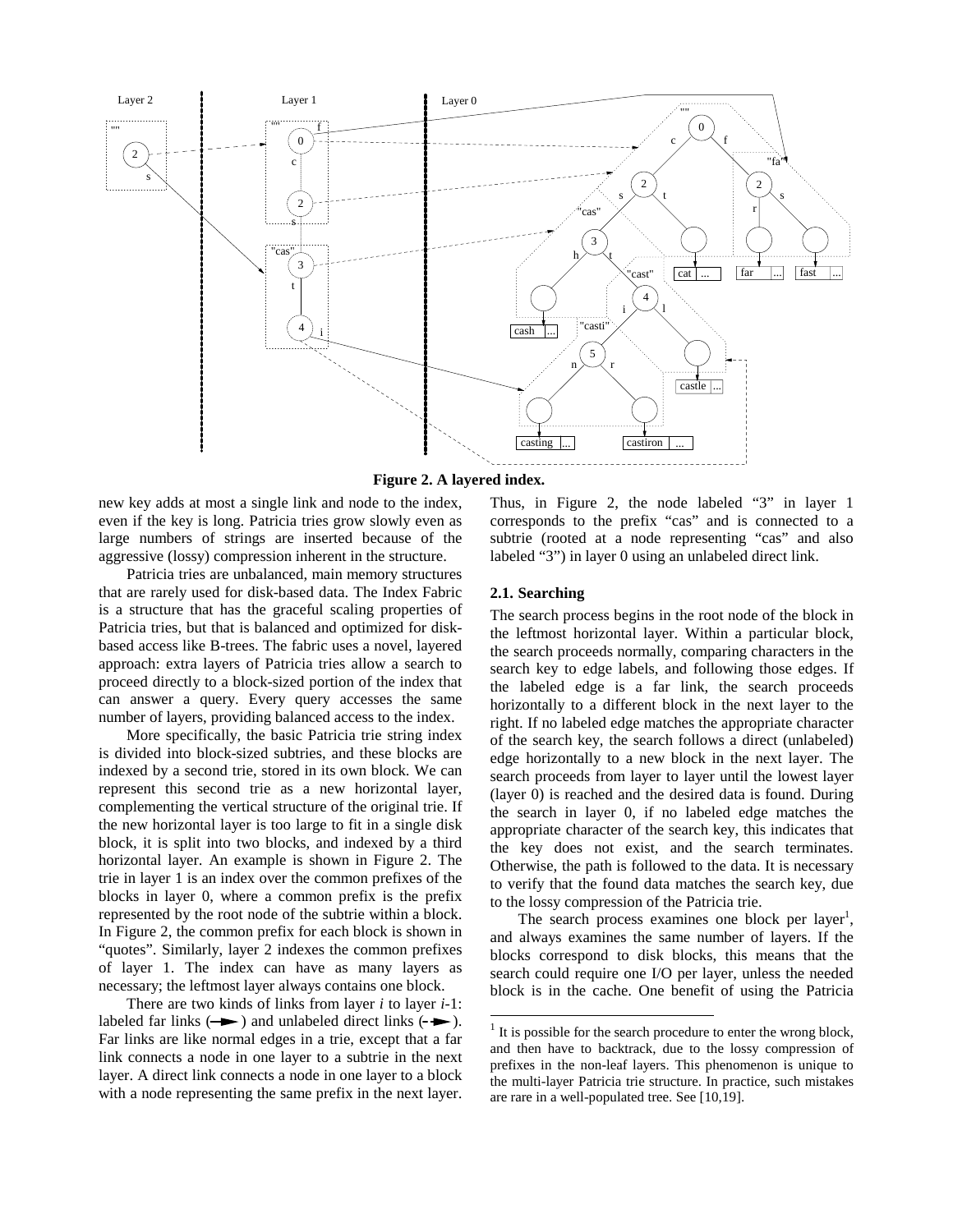```
Doc 1: <invoice>
Doc 2:
       <buyer>
         <name>ABC Corp</name>
          <address>1 Industrial Way</address>
        </buyer>
        <seller>
         <name>Acme Inc</name>
          <address>2 Acme Rd.</address>
       </seller>
       <item count=3>saw</item>
       <item count=2>drill</item>
     </invoice>
                                                    Doc 2: <invoice>
                                                            <buyer>
                                                              <name>Oracle Inc</name>
                                                              <phone>555-1212</phone>
                                                            </buyer>
                                                            <seller>
                                                              <name>IBM Corp</name>
                                                            </seller>
                                                            <item>
                                                              <count>4</count>
                                                              <name>nail</name>
                                                            \epsilon/item>
                                                          </invoice>
```
## **Figure 3. Sample XML.**

structure is that keys are stored very compactly, and many keys can be indexed per block. Thus, blocks have a very high out-degree (number of far and direct links referring to the next layer to the right.) Consequently, the vast majority of space required by the index is at the rightmost layer, and the layers to the left (layer 1,2,…*n*) are significantly smaller. In practice, this means that an index storing a large number of keys (e.g. a billion) requires three layers; layer 0 must be stored on disk but layers 1 and 2 can reside in main memory. Key lookups require at most one I/O, for the leaf index layer (in addition to data I/Os). In the present context, this means that following any indexed path through the semistructured data, no matter how long, requires at most one index I/O.

## **2.2. Updates**

Updates, insertions, and deletions, like searches, can be performed very efficiently. An update is a key deletion followed by a key insertion. Inserting a key into a Patricia trie involves either adding a single new node or adding an edge to an existing node. The insertion requires a change to a single block in layer 0. The horizontal index is searched to locate the block to be updated. If this block overflows, it must be split, requiring a new node at layer 1. This change is also confined to one block. Splits propagate left in the horizontal layers if at each layer blocks overflow, and one block per layer is affected. Splits are rare, and the insertion process is efficient. If the block in the leftmost horizontal layer (the root block) must be split, a new horizontal layer is created.

To delete a key, the fabric is searched using the key to find the block to be updated, and the edge pointing to the leaf for the deleted key is removed from the trie. It is possible to perform block recombination if block storage is underutilized, although this is not necessary for the correctness of the index. Due to space restrictions, we do not present insertion, deletion and split algorithms here. The interested reader is referred to [10,19].

# **3. Indexing XML with the Index Fabric**

Because the Index Fabric can efficiently manage large numbers of complex keys, we can use it to search many complex paths through the XML. In this section, we discuss encoding XML paths as keys for insertion into the fabric, and how to use path lookups to evaluate queries. As a running example, we will use the XML in Figure 3.

#### **3.1. Designators**

We encode data paths using *designators:* special characters or character strings. A unique designator is assigned to each tag that appears in the XML. For example, for the XML in Figure 3, we can choose **I** for <invoice>, **B** for <buyer>, **N** for <name>, and so on. (For illustration, here we will represent designators as boldface characters.) Then, the string "**IBN**ABC Corp" has the same meaning as the XML fragment

<invoice>

<buyer><name>ABC Corp</name></buyer> </invoice>

The designator-encoded XML string is inserted into the layered Patricia trie of the Index Fabric, which treats designators the same way as normal characters, though conceptually they are from different alphabets.

In order to interpret these designators (and consequently to form and interpret queries) we maintain a mapping between designators and element tags called the *designator dictionary*. When an XML document is parsed for indexing, each tag is matched to a designator using the dictionary. New designators are generated automatically for new tags. The tag names from queries are also translated into designators using the dictionary, to form a search key over the Index Fabric. (See Section 3.5.)

#### **3.2. Raw paths**

Raw paths index the hierarchical structure of the XML by encoding root-to-leaf paths as strings. Simple path expressions that start at the root require a single index lookup. Other path expressions may require several lookups, or post-processing the result set. In this section, we focus on the encoding of raw paths. Raw paths build on previous work in path indexing. (See Section 5).

Tagged data elements are represented as designatorencoded strings. We can regard all data elements as leaves in the XML tree. For example, the XML fragment

<A>alpha<B>beta<C>gamma</C></B></A>. can be represented as a tree with three root-to-leaf paths: <A>alpha, <A><B>beta and <A><B><C>gamma. If we assign  $\mathsf{A}$ ,  $\mathsf{B}$  and  $\mathsf{C}$  as the designators for  $\langle A \rangle$ ,  $\langle B \rangle$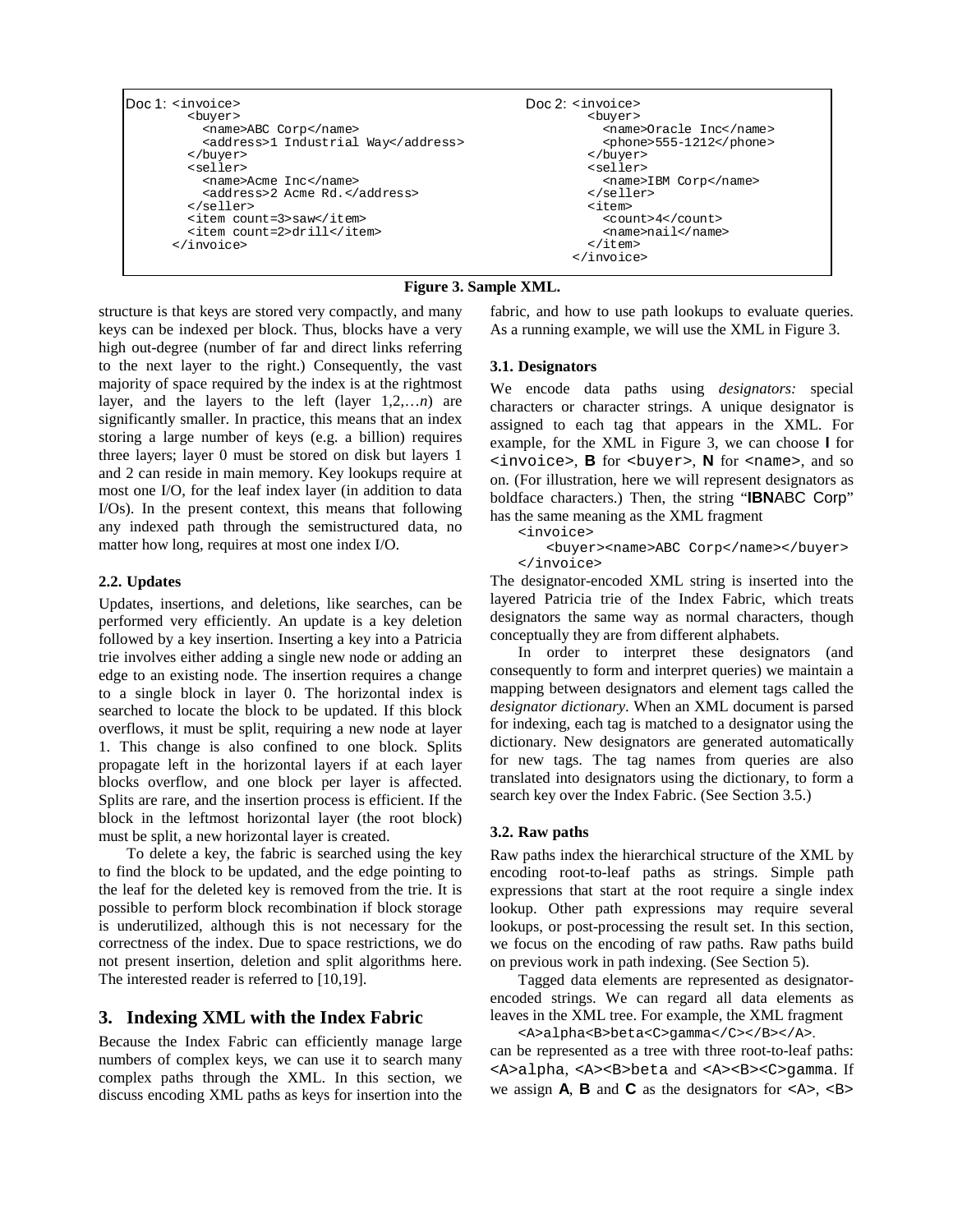

**Figure 4. Raw paths.**

and <C> respectively, then we can encode the paths in this XML fragment as "**A** alpha", "**A B** beta" and "**A B C** gamma." This is a *prefix encoding* of the paths: the designators, representing the nested tag structure, appear at the beginning of the key, followed by the data element at the leaf of the path. This encoding does not require a pre-existing, regular or static schema for the data.

The alternative is *infix encoding*, in which data elements are nodes along the path. An infix encoding of the above fragment would be "**A** alpha **B** beta **C** gamma." Here, for clarity, we will follow the convention of previous work, which is to treat data elements as leaves, and we will focus on the prefix encoding.

Tags can contain attributes (name/value pairs.) We treat attributes like tagged children; e.g. <A B="alpha">… is treated as if it were <A><B>alpha  $\langle$ B>.... The result is that attributes of  $\langle A \rangle$  appear as siblings of the other tags nested within <A>. The label "B" is assigned different designators when it appears as a tag and an attribute (e.g. **B**=tag, **B'**=attribute).

At any time, a new document can be added to the raw path index, even if its structure differs from previously indexed documents. The root-to-leaf paths in the document are encoded as raw path keys, and inserted into the fabric. New tags that did not exist in the index previously can be assigned new designators "on-the-fly" as the document is being indexed. Currently, this process does not preserve the sequential ordering of tags in the XML document. We have developed a system of alternate designators to encode order, but do not have space to discuss those techniques here.

## *3.2.1. Raw path example*

The XML of Figure 3 can be encoded as a set of raw paths. First, we assign designators to tags, as shown in Figure 4(a). Next, we encode the root-to-leaf paths to produce the keys shown in Figure 4(b). Finally, we insert these keys in the Index Fabric to generate the trie shown in Figure 4(c). For clarity, this figure omits the horizontal layers and some parts of the trie.

#### **3.3. Refined paths**

Refined paths are specialized paths through the XML that optimize frequently occurring access patterns. Refined paths can support queries that have wildcards, alternates and different constants.

For example, we can create a refined path that is tuned for a frequently occurring query over the XML in Figure 3, such as "find the invoices where company  $X$ sold to company Y." Answering this query involves finding  $\langle$ buyer> tags that are siblings of a  $\langle$  seller> tag within the same <invoice> tag. First, we assign a designator, such as "**Z**," to the path. (Recall that designators are just special characters or strings shown here in boldface for clarity.) Next, we encode the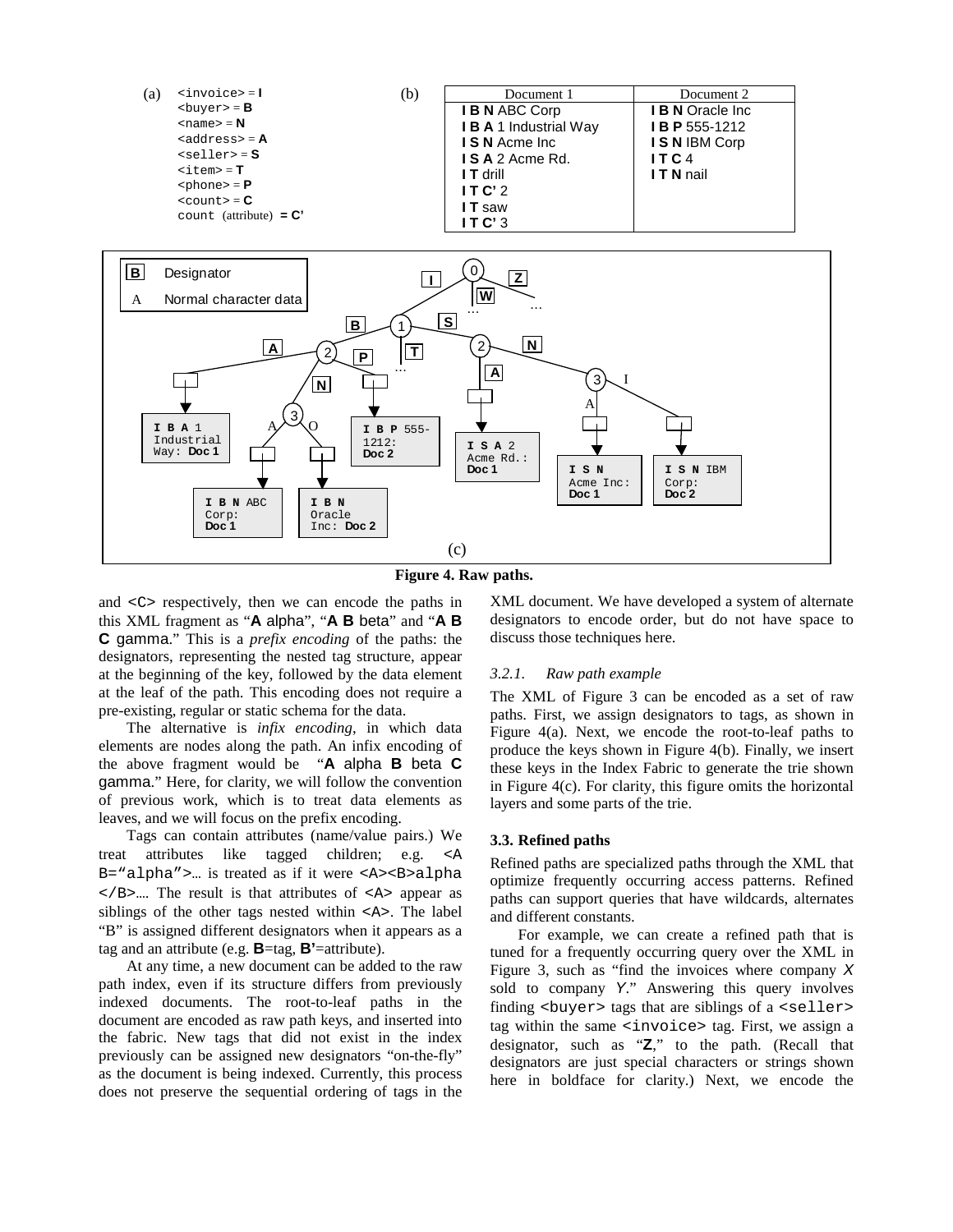information indexed by this refined path in an Index Fabric key. If "Acme Inc" sold items to "ABC Corp," we would create a key of the form "**Z** ABC Corp Acme Inc." Finally, we insert the keys we have created into the fabric. The keys refer to the XML fragments or documents that answer the query. (See Section 3.4.)

This encoding scheme is similar to that used for raw paths, with designators and data elements in the same key. In a sense, we are overloading the metaphor of encoding paths as strings to support optimizing specific queries by encoding specialized paths. Raw and refined paths are kept in the same index and accessed using string lookups.

Adding new documents to the refined path index is accomplished in two steps. First, the new documents are parsed to extract information matching the access pattern of the refined path. Then, this information is encoded as an Index Fabric key and inserted into the index. Changes to refined paths are reflected in simple key updates.

The database administrator decides which refined paths are appropriate. As with any indexing scheme, creating a new access path requires scanning the database and extracting the keys for insertion into the index. Our structure grows slowly as new keys are inserted. Thus, unlike previous indexing schemes, we can pre-optimize a great many queries without worrying about resource contention between different indexes.

#### **3.4. Combining the index with a storage manager**

Because the Index Fabric is an index, it does not dictate a particular architecture for the storage manager of the database system. The storage manager can take a number of forms. The indexed keys can be associated with pointers that refer to flat text files, tuples in a relational system, or objects in a native XML database. In any case, searching the fabric proceeds as described, and the returned pointers are interpreted appropriately by the database system. In our implementation, both the index blocks and the actual XML data are stored in a relational database system. Thus, we leverage the maturity of the RDBMS, including concurrency and recovery features.

#### **3.5. Accelerating queries using the Index Fabric**

Path expressions are a central component of semistructured query languages (e.g. Lorel [2] or Quilt [6]). We focus on *selection* using path expressions, that is, choosing which XML documents or fragments answer the query, since that is the purpose of an index. We assume that an XML database system could use a standard approach, such as XSLT [31], to perform *projection*.

A *simple path expression* specifies a sequence of tags starting from the root of the XML. For example, the query "Find invoices where the buyer is ABC Corp" asks for XML documents that contain the root-to-leaf path "invoice.buyer.name.`ABC Corp'." We use a *key lookup operator* to search for the raw path key corresponding to the simple path expression.

Raw paths can also be used to accelerate *general path expressions*, which are vital for dealing with data that has irregular or changing structure because they allow for alternates, optional tags and wildcards. We expand the query into multiple simple path expressions, and evaluate each using separate key lookup operators. Thus, the path expression A.  $(B_1|B_2)$ . C results in searches for  $A.B_1.C$  and  $A.B_2.C$ . This means multiple traversals but each traversal is a simple, efficient lookup.

If the query contains wildcards, then it expands to an infinite set. For example,  $A \cdot (8)^* \cdot C$  means find every <C> that has an ancestor <A>. To answer this query, we start by using a *prefix key lookup* operator to search for the "A" prefix, and then follow every child of the "A" prefix node to see if there is a "C" somewhere down below. Because we "prefix-encode" all of the raw paths, we can prune branches deeper than the designators (e.g. after we see the first non-designator character.)

We can further prune the traversal using another structure that summarizes the XML hierarchy. For example, Fernandez and Suciu [15] describe techniques for utilizing partial knowledge of a graph structure to prune or rewrite general path expressions.

Queries that correspond to refined paths can be further optimized. The query processor identifies the query as corresponding to a refined path, and translates the query into a search key. For example, a query "Find all invoices where ABC Corp bought from Acme Inc" becomes "**Z** ABC Corp Acme Inc." The index is searched using the key find the relevant XML. The search uses the horizontal layers and is very efficient; even if there are many millions of indexed elements, the answer can be found using at most a single index I/O.

# **4. Experimental results**

We have conducted performance experiments of our indexing mechanism. We stored an XML-encoded data set in a popular commercial relational database system<sup>2</sup>, and compared the performance of queries using the DBMS' native B-tree index versus using the Index Fabric implemented on top of the same database system. Our performance results thus represent an "apples to apples" comparison using the same storage manager.

## **4.1. Experimental setup**

The data set we used was the DBLP, the popular computer science bibliography [11]. The DBLP is a set of XML-like documents; each document corresponds to a single publication. There are over 180,000 documents, totaling 72 Mb of data, grouped into eight classes (journal article, book, etc.) A document contains information about the type of publication, the title of the publication,

<sup>&</sup>lt;sup>2</sup> The license agreement prohibits publishing the name of the DBMS with performance data. We refer to it as "the RDBMS." Our system can interoperate with any SQL DBMS.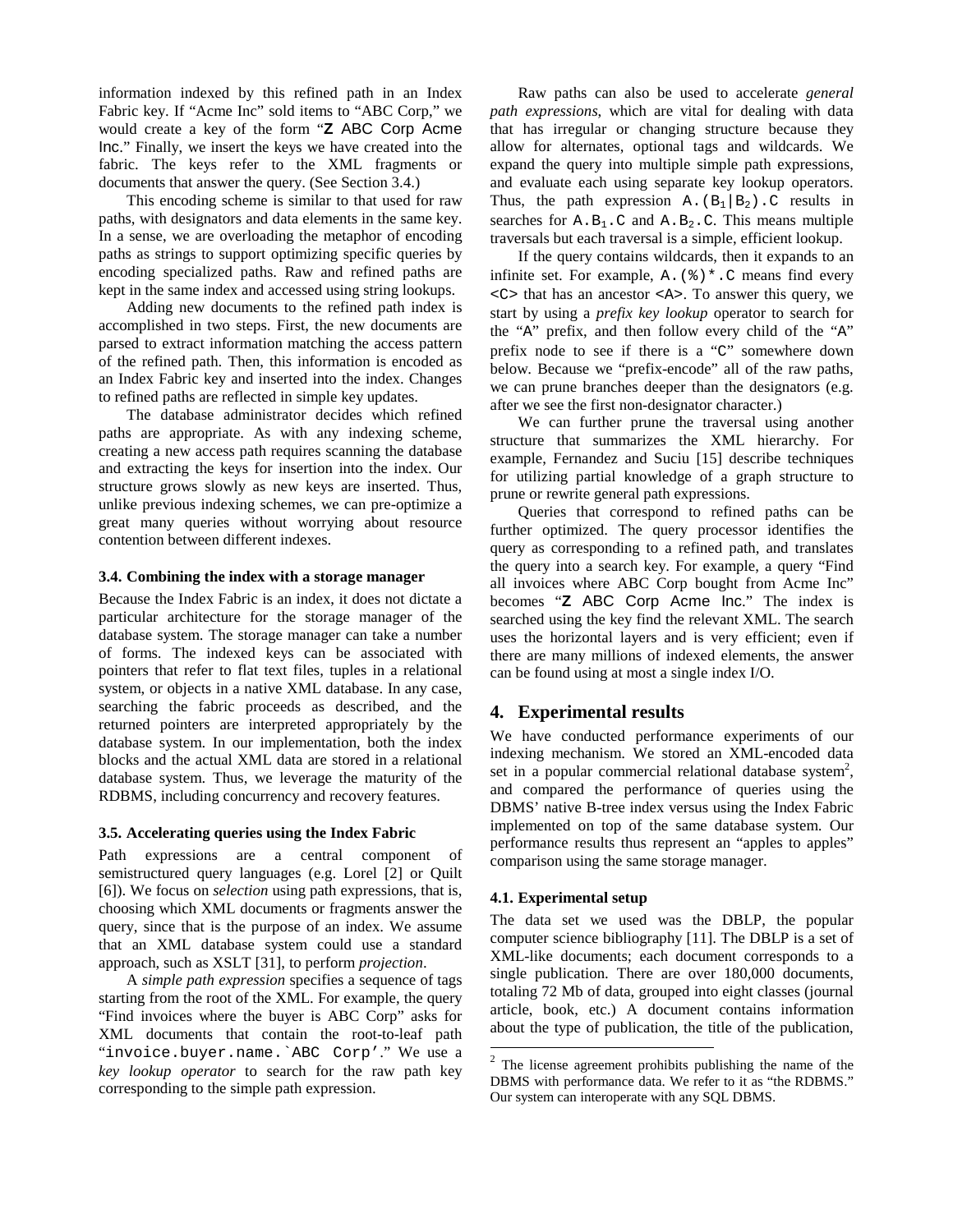```
<article key="Codd70">
  <author>E. F. Codd</author>,
  <title>A Relational Model of Data for Large
        Shared Data Banks.</title>,
  <pages>377-387</pages>,
  <year>1970</year>,
  <volume>13</volume>,
  <journal>CACM</journal>,
  <number>6</number>,
  <url>db/journals/cacm/cacm13.html#Codd70</url>
  <ee>db/journals/cacm/Codd70.html</ee>
  <cdrom>CACMs1/CACM13/P377.pdf</cdrom>
</article>
```
## **Figure 5. Sample DBLP document.**

the authors, and so on. A sample document is shown in Figure 5. Although the data is somewhat regular (e.g. every publication has a title) the structure varies from document to document: the number of authors varies, some fields are omitted, and so on.

We used two different methods of indexing the XML via the RDBMS' native indexing mechanism. The first method, the *basic edge-mapping*, treats the XML as a set of nodes and edges, where a tag or atomic data element corresponds to a node and a nested relationship corresponds to an edge. The database has two tables, *roots(id,label)* and *edges(parentid,childid,label)*. The *roots* table contains a tuple for every document, with an *id* for the document, and a *label*, which is the root tag of the document. The *edges* table contains a tuple for every nesting relationship. For nested tags, *parentid* is the ID of the parent node, *childid* is the ID of the child node, and *label* is the tag. For leaves (data elements nested within tags), *childid* is *NULL*, and *label* is the text of the data element. For example, the XML fragment

<book><author>Jane Doe</author></book> is represented by the tuple (0,book) in *roots* and the tuples (0,1,author) and (1,*NULL*,Jane Doe) in *edges*. (Keeping the leaves as part of the *edges* table offered better performance than breaking them into a separate table.) We created the following key-compressed B-tree indexes:

- An index on *roots(id)*, and an index on *roots(label)*.
- An index on *edges(parentid),* an index on *edges(childid)*, and an index on *edges(label)*.

The second method of indexing XML using the DBMS' native mechanism is to use the relational mapping generated by the STORED [12] system to create a set of tables, and to build a set of B-trees over the tables. We refer to this scheme as the *STORED mapping*. STORED uses data mining to extract schemas from the data based on frequently occurring structures. The extracted schemas are used to create "storage-mapped tables" (SM tables). Most of the data can be mapped into tuples and stored in the SM tables, while more irregularly structured data must be stored in *overflow buckets*, similar to the edge mapping. The schema for the SM tables was obtained from the STORED investigators [13]. The SM tables identified for the DBLP data are *inproceedings*, for conference papers, and *articles*, for journal papers.

| Query | <b>Description</b>                       |  |  |  |  |  |  |  |
|-------|------------------------------------------|--|--|--|--|--|--|--|
| А     | Find books by publisher                  |  |  |  |  |  |  |  |
| B     | Find conference papers by author         |  |  |  |  |  |  |  |
|       | Find all publications by author          |  |  |  |  |  |  |  |
| D     | Find all publications by co-authors      |  |  |  |  |  |  |  |
| E     | Find all publications by author and year |  |  |  |  |  |  |  |

# **Table 1. Queries.**

Conference and journal paper information that does not fit into the SM tables is stored in overflow buckets along with other types of publications (such as books.)

To evaluate a query over the STORED mapping, the query processor may have to examine the SM tables, the overflow buckets, or both. We created the following keycompressed B-tree indexes:

- An index on each of the *author* attributes in the *inproceedings* and *articles* SM tables.
- An index on the *booktitle* attribute (e.g., conference name) in the *inproceedings* table.
- An index on the *id* attribute of each SM table; the *id* joins with *roots(id)* in the overflow buckets.

For both the edge and STORED mapping it was necessary to hand tune the query plans generated by the RDBMS, since the plans that were automatically tended to us inefficient join algorithms. We were able to significantly improve the performance (e.g. reducing the time to execute thousands of queries from days to hours).

The Index Fabric contained both raw paths and refined paths for the DBLP documents. The fabric blocks were stored in an RDBMS table. All of the index schemes we studied index the document IDs. Thus, a query processor will use an index to find relevant documents, retrieve the complete documents, and then use a postprocessing step (e.g. with XSLT) to transform the found documents into presentable query results. Here, we focus on the index lookup performance.

All experiments used the same installation of the RDBMS, running on an 866 MHz Pentium III machine, with 512 Mb of RAM. For our experiments, we set the cache size to ten percent of the data set size. For the edgemapping and STORED mapping schemes, the whole cache was devoted to the RDBMS, while in the Index Fabric scheme, half of the cache was given to the fabric and half was given to the RDBMS. In all cases, experiments were run on a cold cache. The default RDBMS logging was used both for queries over the relational mappings and queries over the Index Fabric.

We evaluated a series of five queries (Table 1) over the DBLP data. We ran each query multiple times with different constants; for example, with query B, we tried 7,000 different authors. In each case, 20 percent of the query set represented queries that returned no result because the key was not in the data set.

The experimental results are summarized in Table 2. (The ∆ column is speed-up versus edge mapping.) In each case, our index is more efficient than the RDBMS alone, with more than an order of magnitude speedup in some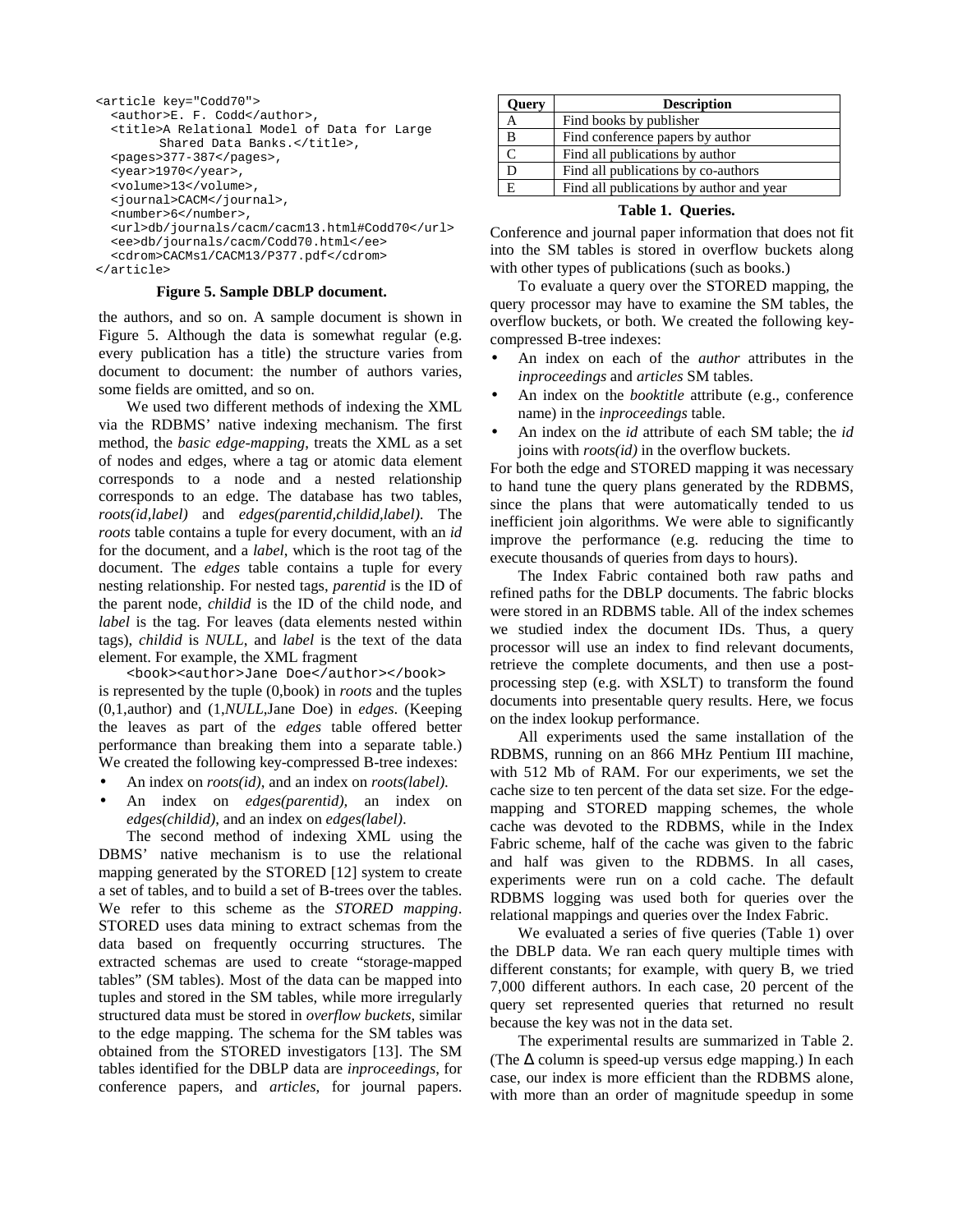| I/O - Blocks |          |         |               |      |          |      |                     | Time - Seconds |                 |                  |               |              |          |      |                     |      |
|--------------|----------|---------|---------------|------|----------|------|---------------------|----------------|-----------------|------------------|---------------|--------------|----------|------|---------------------|------|
|              | Edge Map |         | <b>STORED</b> |      | Raw path |      | <b>Refined path</b> |                | <b>Edge Map</b> |                  | <b>STORED</b> |              | Raw path |      | <b>Refined path</b> |      |
|              | value    | Δ       | value         |      | value    | Δ    | value               | Δ              | value           | Δ                | value         | Δ            | value    | Δ    | value               |      |
| A            | 416      | 1.01    | 370           | 1.1  | 13       | 32.0 | -                   | -              | 6               | 1.0              | 4             | $.5^{\circ}$ | 0.83     | 7.2  | -                   |      |
| в            | 68788    | 1.01    | 26490         | 2.61 | 6950     | 9.9  |                     | -              | 1017            | 1.0              | 293           | 3.5          | 81       | 12.6 | -                   |      |
| C.           | 69925    | 1.01    | 61272         |      | 34305    | 2.0  | 20545               | 3.4            | 1056            | 1.0              | 649           | 1.6          | 397      | 2.7  | 236                 | 4.5  |
| D            | 353612   | 1.O I   | 171712        | 2.1  | 89248    | 4.0  | 17337               | 20.4           | 5293            | 1.0              | 2067          | 2.6          | 975      | 5.4  | 208                 | 25.4 |
| E.           | 327279   | 1. $0l$ | 138386        | 2.4  | 113439   | 2.9  | 16529               | 19.8           | 4835            | 1.0 <sub>1</sub> | 1382          | 3.5          | 1209     | 4.0  | 202                 | 23.9 |

**Time - Seconds** 

| <b>Edge Map</b> |     | <b>STORED</b> |     | Raw path |      | <b>Refined path</b> |      |  |  |  |  |
|-----------------|-----|---------------|-----|----------|------|---------------------|------|--|--|--|--|
| value           | л   | value         | Δ   | value    | Δ    | value               | Δ    |  |  |  |  |
| 6               | 1.0 | 4             | 1.5 | 0.83     | 7.2  |                     |      |  |  |  |  |
| 1017            | 1.0 | 293           | 3.5 | 81       | 12.6 |                     |      |  |  |  |  |
| 1056            | 1.0 | 649           | 1.6 | 397      | 2.7  | 236                 | 4.5  |  |  |  |  |
| 5293            | 1.0 | 2067          | 2.6 | 975      | 5.4  | 208                 | 25.4 |  |  |  |  |
| 4835            | 1.0 | 1382          | 3.5 | 1209     | 4.0  | 202                 | 23.9 |  |  |  |  |

instances. We discuss the queries and results next.

**Table 2. Experimental results.**

## **4.2. Query A: Find books by publisher**

Query A accesses a small portion of the DBLP database, since out of over 180,000 documents, only 436 correspond to books. This query is also quite simple, since it looks for document IDs based on a single root-toleaf path, "book.publisher. $X$ " for a particular X. Since it can be answered using a single lookup in the raw path index, we have not created a refined path. The query can be answered using the basic edge-mapping by selecting "book" tuples from the *roots* table, joining the results with "publisher" tuples from the *edges* table, and joining again with the edges table to find data elements "X". The query cannot be answered from the storage mapped tables (SM tables) in the STORED mapping. Because books represent less than one percent of the DBLP data, they are considered "overflow" by STORED and stored in the overflow buckets.

The results for query A are shown in Table 2, and represent looking for 48 different publishers. The raw path index is much faster than the edge mapping, with a 97 percent reduction in block reads and an 86 percent reduction in total time. The raw path index is also faster than accessing the STORED overflow buckets, with 96 percent fewer I/Os and 79 percent less time. Note that the overflow buckets require less time and I/Os than the edge mapping because the overflow buckets do not contain the information stored in the SM tables, while the edge mapping contains all of the DBLP information and requires larger indexes.

These results indicate that it can be quite expensive to query semistructured data stored as edges and attributes. This is because multiple joins are required between the *roots* and *edges* table. Even though indexes support these joins, multiple index lookups are required, and these increase the time to answer the query. Moreover, the DBLP data is relatively shallow, in that the path length from root to leaf is only two edges. Deeper XML data, with longer path lengths, would require even more joins and thus more index lookups. In contrast, a single index lookup is required for the raw paths.

# **4.3. Query B: Find conference papers by author**

This query accesses a large portion of the DBLP, as

conference papers represent 57 percent of the DBLP publications. We chose this query because it uses a single SM table in the STORED mapping. The SM table generated by STORED for conference papers has three author attributes, and overflow buckets contain any additional authors. In fact, the query processor must take the union of two queries: first, find document IDs by author in the *inproceedings* SM table, and second, query any inproceedings.author.X paths in the *roots* and *edges* overflow tables. Both queries are supported by B-trees. The edge mapping uses a similar query to the overflow buckets. The query is answered with one raw path lookup (for inproceedings.author.X) and we did not create a refined path.

The results in Table 2 are for queries with 7,000 different author names. Raw paths are much more efficient, with an order of magnitude less time and I/O's than the edge mapping, and 74 percent fewer I/Os and 72 percent less time than the STORED mapping. We have plotted the I/Os in Figure 7 with the block reads for index blocks and for data blocks (to retrieve document IDs) broken out; the data reads for the Index Fabric include the result verification step for the Patricia trie. For the STORED mapping, Figures 6 and 7 separate I/Os to the edge-mapped overflow buckets and I/Os to the SM tables.

Although SM tables can be accessed efficiently (via a B-trees on the *author* attributes), the need to go to the overflow buckets to complete the query adds significant overhead. The performance of the edge mapping, which is an order of magnitude slower than the raw paths, confirms that this process is expensive. This result illustrates that when some of the data is irregularly structured (even if a large amount fits in the SM tables), then the performance of the relational mappings (edge and STORED) suffers.

## **4.4. Other queries**

Query C (find all document IDs of publications by author  $X$ ) contains a wildcard, since it searches for the path " $(\frac{1}{2})^*$ . author. X." The results in Table 2 represent queries for 10,000 different author names.

Query D seeks IDs of publications co-authored by author " $X$ " and author "Y." This is a "sibling" query that looks for two tags nested within the same parent tag. The results in Table 2 are for queries on 10,000 different pairs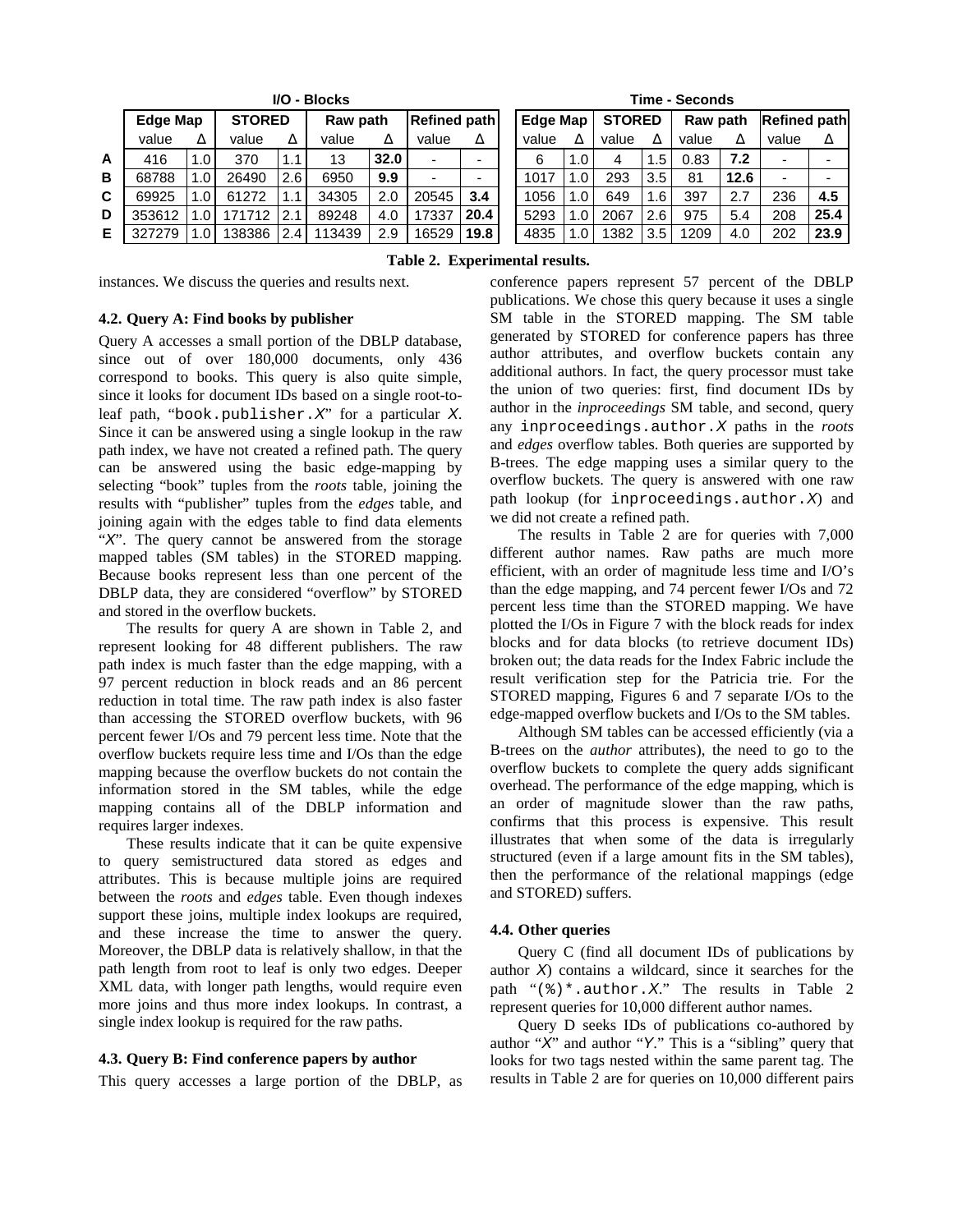

**Figure 6. Query B: find conference paper by author.**

of authors, and the I/Os are shown in Figure 7.

Query E (find IDs of publications by author  $X$  in year Y) also seeks a sibling relationship, this time between <author> and <year>. The difference is that while <author> is very selective (with over 100,000 unique authors), there are only 58 different years (including items such as "1989/1990"). Consequently, there are a large number of documents for each year. The results in Table 2 are for 10,000 author/year pairs.

The results shown in Table 2 illustrate that irregularly structured data is a significant obstacle to managing semistructured data in a relational system. For the STORED mapping, the SM tables can be accessed efficiently, but the queries cannot be fully answered without costly access to the overflow buckets. The edge mapping (which treats all data as irregularly structured) is even less efficient, since every query must be evaluated using expensive self-joins. Thus, even though there are multiple raw path lookups for queries C, D and E, the raw paths outperform the relational mappings in each case. Moreover, the refined paths offer a significant optimization, especially for complex queries.

# **5. Related work**

The problem of storing, indexing and searching semistructured data has gained increasing attention [1,5,6,23]. Shanmugasundaram et al [26] have investigated using DTD's to map the XML data into relational tables. The STORED system extracts the schema from the data itself using data mining [12]. Both [26] and [12] note that it is difficult to deal with data that has irregular or variable structure. Florescu and Kossmann have examined storing XML in an RDBMS as a set of attributes and edges, using little or no knowledge of the document structure [17], for example, the edge mapping we examine here. Other systems store the data "natively" using a semistructured data model [24,28,29]. Evaluating path expressions in these systems usually requires multiple index lookups [23]. Raw paths are conceptually similar to DataGuides [18].

A join index, such as that proposed by Valduriez



**Figure 7. Query D: Find publications by co-authors.**

[27], precomputes joins so that at query time, specific queries are very efficient. This idea is similar in spirit to our raw and refined paths. However, a separate join index must be built for each access path. Moreover, a join index is sensitive to key length, and is usually only used for a single join, not a whole path.

Path navigation has been studied in object oriented (OO) databases. OO databases use sequences [4,22] or hierarchies of path indexes [32] to support long paths, requiring multiple index lookups per path. Our mechanism supports following paths with a single index lookup. Also, OO indexes support linear paths, requiring multiple indexes to evaluate "branchy" queries. Our structure provides a single index for all queries, and one lookup to evaluate the query using a refined path. Third, semistructured data requires generalized path expressions in order to navigate irregular structure. Although Christophides et al. [8] have studied this problem, their work focuses on query rewriting and not indexes, and our mechanism could utilize their techniques (or those of [15]) to better optimize generalized path expressions over raw paths. Finally, OO indexes must deal with class inheritance [7], while XML indexes do not.

Text indexing has been studied extensively in both structured and unstructured databases. Suffix arrays and compressed suffix arrays [16], based on Patricia tries, provide partial-match searching rather than path navigation. Several data and query models for structured data besides XML have been studied [3]; our techniques can be adapted for these other models. Others have extended text indexes and multidimensional indexes to deal with structured data [20]; our structural encoding is new, and we deal with all of the structure in one index.

The Index Fabric is a balanced structure like a B-tree [9], but unlike the B-tree, scales well to large numbers of keys and is insensitive to the length or complexity of keys. Diwan et al have examined taking general graph structures and providing balanced, disk based access [14]. Our structure is optimized specifically for Patricia tries.